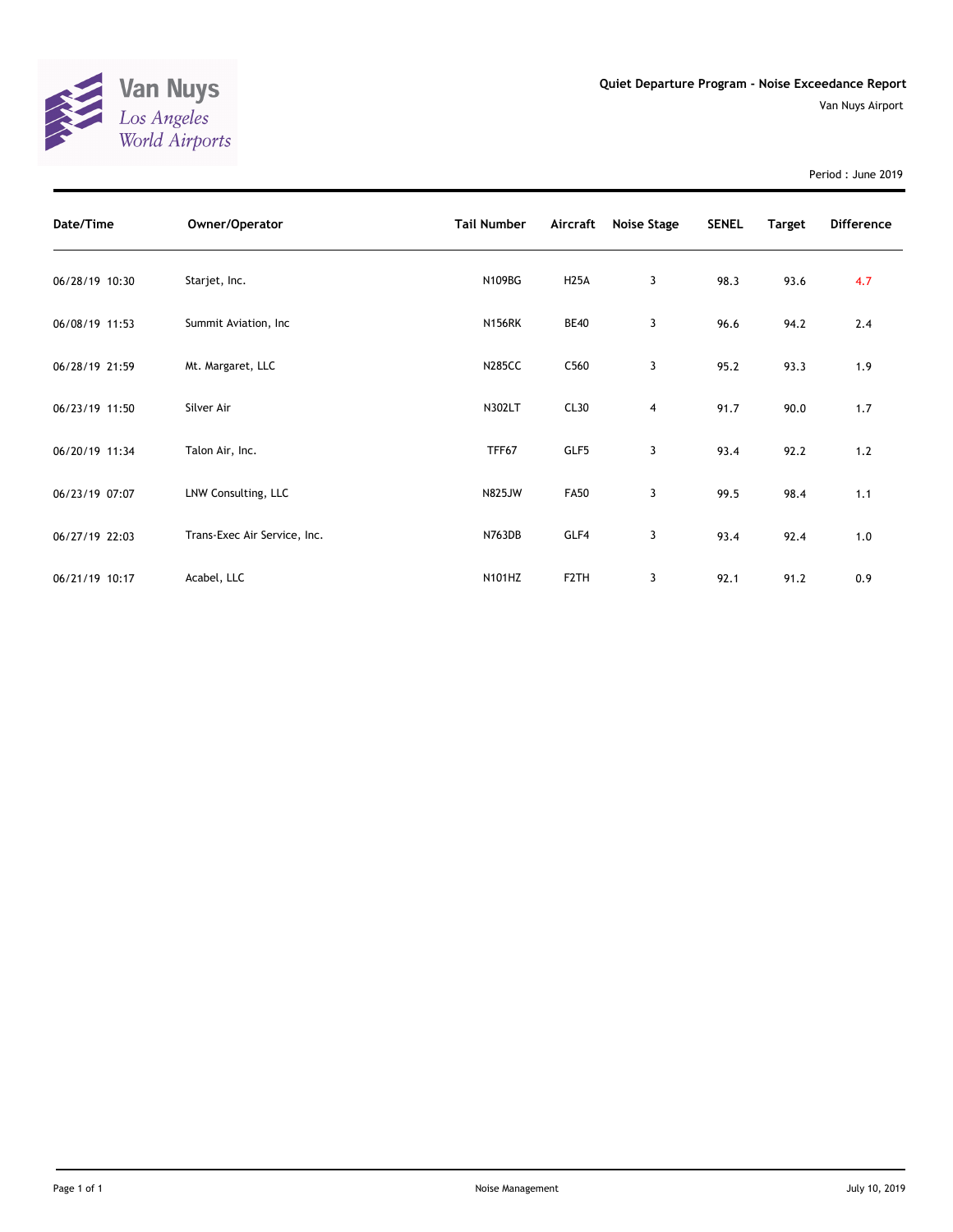

Period : June 2019

| Owner/Operator                  | <b>Departures Exceeding</b><br><b>Target Noise Level</b> | <b>Total Southbound</b><br><b>Jet Departures</b> |
|---------------------------------|----------------------------------------------------------|--------------------------------------------------|
| LNW Consulting, LLC             | 1                                                        |                                                  |
| Mt. Margaret, LLC               |                                                          |                                                  |
| Trans-Exec Air Service, Inc.    |                                                          |                                                  |
| Acabel, LLC                     |                                                          | 2                                                |
| Starjet, Inc.                   |                                                          | 3                                                |
| Summit Aviation, Inc            |                                                          | 5                                                |
| Silver Air                      |                                                          | 17                                               |
| Talon Air, Inc.                 | 1                                                        | 26                                               |
| 199ML, LLC                      | 0                                                        | $\mathbf{1}$                                     |
| 26 North Aviation, Inc.         | 0                                                        |                                                  |
| <b>4J AVIATION LLC</b>          | 0                                                        |                                                  |
| 900EX, LLC.                     | 0                                                        |                                                  |
| 921BE, LLC                      | 0                                                        |                                                  |
| A SQUARED AVIATION LLC          | 0                                                        |                                                  |
| AbbVie US, LLC                  | 0                                                        |                                                  |
| Across                          | 0                                                        |                                                  |
| Aero Air, LLC                   | 0                                                        |                                                  |
| Aerolineas Ejecutivas, SA de CV | 0                                                        |                                                  |
| AeroSafin, SA                   | 0                                                        |                                                  |
| Air Alsie A/S                   | 0                                                        |                                                  |
| Air Finance Corporation         | 0                                                        |                                                  |
| Air Kaitar, LLC                 | 0                                                        |                                                  |
| Air Lease Corporation           | 0                                                        |                                                  |
| ALTA FLIGHTS (Charters) Inc.    | 0                                                        |                                                  |
| Aluminum Saloon                 | 0                                                        |                                                  |
| AMD LEASING LLC                 | 0                                                        |                                                  |
| American Jet International Corp | 0                                                        |                                                  |
| Ameriflight                     | 0                                                        |                                                  |
| AMVAL LLC                       | 0                                                        |                                                  |
| Ascension Aviation, LLC         | 0                                                        |                                                  |
| Astra SPX, LLC                  | 0                                                        |                                                  |
| Avalon Capital Group, LLC       | 0                                                        |                                                  |
| AVIATION ENTERPRISES INC        | 0                                                        | 1                                                |
| <b>Aviation Link Company</b>    | 0                                                        |                                                  |
| Aviation Services, LLC          | 0                                                        |                                                  |
| Awaiting Documentation          | 0                                                        | 1                                                |
| BAA Jet Management Ltd          | 0                                                        | 1                                                |
| Bank of America, N.A.           | 0                                                        |                                                  |
| <b>BANK OF UTAH TRUSTEE</b>     | 0                                                        |                                                  |
| BIZAV AIRCRAFT MANAGEMENT LLC   | 0                                                        |                                                  |
| BLANCHARD AVIATION LLC          | 0                                                        | 1                                                |

The Van Nuys Airport Fly Friendly - Quiet Departure Program asks that operators of jet aircraft use manufacturer's or NBAA quiet departure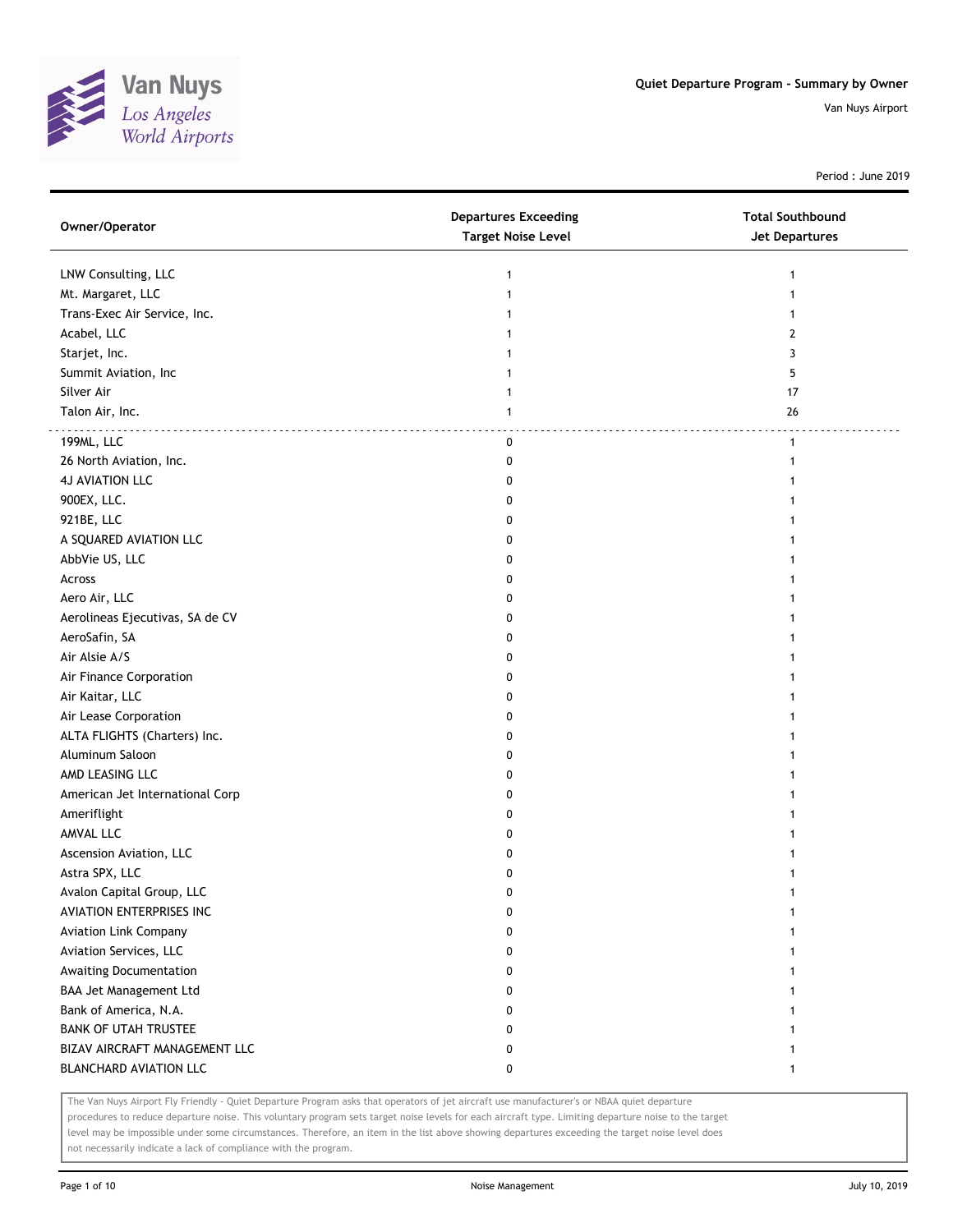

Period : June 2019

| BLUE OCEAN AEROSPACE LLC<br>0<br>Blue Spruce Capital Corp.<br>0<br><b>Bluelink Jets AB</b><br>0<br><b>BOND AIRE LLC</b><br>0<br>C510 Aviation, LLC<br>0<br><b>C'Air Leasing</b><br>0 | Owner/Operator | <b>Departures Exceeding</b><br><b>Target Noise Level</b> | <b>Total Southbound</b><br><b>Jet Departures</b> |
|--------------------------------------------------------------------------------------------------------------------------------------------------------------------------------------|----------------|----------------------------------------------------------|--------------------------------------------------|
|                                                                                                                                                                                      |                |                                                          |                                                  |
|                                                                                                                                                                                      |                |                                                          |                                                  |
|                                                                                                                                                                                      |                |                                                          |                                                  |
|                                                                                                                                                                                      |                |                                                          |                                                  |
|                                                                                                                                                                                      |                |                                                          |                                                  |
|                                                                                                                                                                                      |                |                                                          |                                                  |
| Calvin Klein Studio, LLC<br>0                                                                                                                                                        |                |                                                          |                                                  |
| Canyon Gate Flight Services<br>0                                                                                                                                                     |                |                                                          |                                                  |
| Capital City Jet Center, Inc.<br>0                                                                                                                                                   |                |                                                          |                                                  |
| CapRock Land Company, LLC<br>0                                                                                                                                                       |                |                                                          |                                                  |
| CENTENNIAL FLIGHT CENTRE Ltd<br>0                                                                                                                                                    |                |                                                          |                                                  |
| Century Jets<br>0                                                                                                                                                                    |                |                                                          |                                                  |
| Challenger Administration, LLC<br>0                                                                                                                                                  |                |                                                          |                                                  |
| Chartright Air, Inc.<br>0                                                                                                                                                            |                |                                                          |                                                  |
| Chicago Jet Group LLC<br>0                                                                                                                                                           |                |                                                          |                                                  |
| CI Jets<br>0                                                                                                                                                                         |                |                                                          |                                                  |
| <b>Cirrus Aviation Services</b><br>0                                                                                                                                                 |                |                                                          |                                                  |
| Citation Air, LLC<br>0                                                                                                                                                               |                |                                                          |                                                  |
| CitationAir<br>0                                                                                                                                                                     |                |                                                          |                                                  |
| CJ3SP, LLC<br>0                                                                                                                                                                      |                |                                                          |                                                  |
| Clearwater Fine Foods, Inc.<br>0                                                                                                                                                     |                |                                                          |                                                  |
| CMG REAL ESTATE INVESTMENT LLC<br>0                                                                                                                                                  |                |                                                          |                                                  |
| <b>CNS CORP</b><br>0                                                                                                                                                                 |                |                                                          |                                                  |
| <b>Compass Airlines</b><br>0                                                                                                                                                         |                |                                                          |                                                  |
| Concord Jet Service Inc<br>0                                                                                                                                                         |                |                                                          |                                                  |
| Corporate Aircraft Management Inc<br>0                                                                                                                                               |                |                                                          |                                                  |
| Corporate Eagle Management Services Inc<br>0                                                                                                                                         |                |                                                          |                                                  |
| Corporate Eagle Management Services, Inc.<br>0                                                                                                                                       |                |                                                          |                                                  |
| Corporate Eagle Management Services, Inc<br>0                                                                                                                                        |                |                                                          |                                                  |
| Coulson Aircrane, Ltd.<br>0                                                                                                                                                          |                |                                                          |                                                  |
| <b>Cruiser Aircraft Financial Services</b><br>0                                                                                                                                      |                |                                                          |                                                  |
| CWM Aviation, LLC<br>0                                                                                                                                                               |                |                                                          |                                                  |
| Diamond Aviation<br>0                                                                                                                                                                |                |                                                          |                                                  |
| Donald and Ellie Knauss Trust<br>0                                                                                                                                                   |                |                                                          |                                                  |
| Dorado Aircraft Leasing, LLC<br>0                                                                                                                                                    |                |                                                          |                                                  |
| EAL Leasing, Inc.<br>0                                                                                                                                                               |                |                                                          |                                                  |
| EDGINGTON TRANSPORT LLC<br>0                                                                                                                                                         |                |                                                          |                                                  |
| Emanon Aviation, Inc.<br>0                                                                                                                                                           |                |                                                          |                                                  |
| Envoy Air<br>0                                                                                                                                                                       |                |                                                          |                                                  |
| ExcelAire Service, Inc.<br>0                                                                                                                                                         |                |                                                          |                                                  |
| Exec 1 Aviation<br>0                                                                                                                                                                 |                |                                                          |                                                  |

The Van Nuys Airport Fly Friendly - Quiet Departure Program asks that operators of jet aircraft use manufacturer's or NBAA quiet departure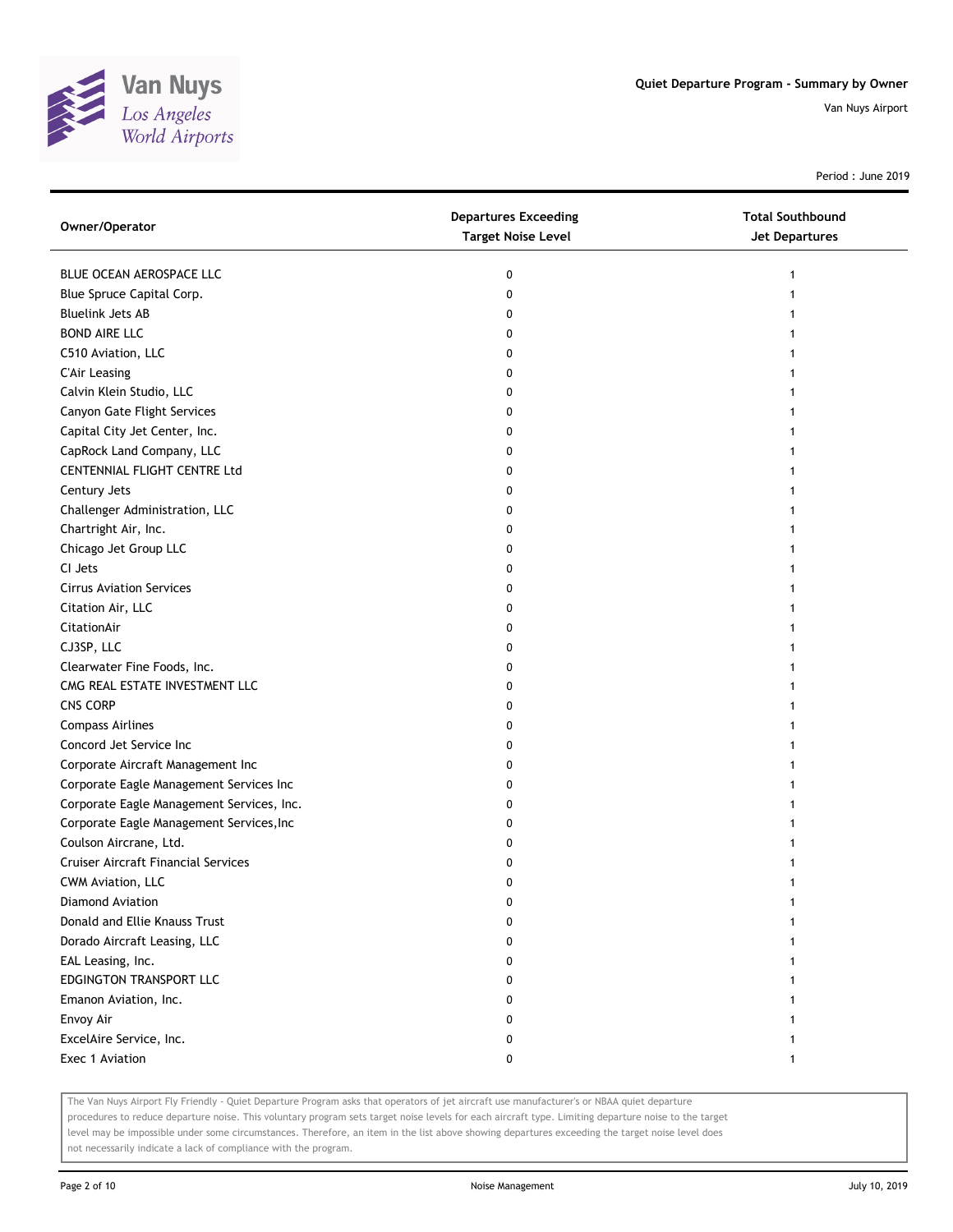

Period : June 2019

| Owner/Operator                           | <b>Departures Exceeding</b><br><b>Target Noise Level</b> | <b>Total Southbound</b><br>Jet Departures |
|------------------------------------------|----------------------------------------------------------|-------------------------------------------|
| ExecuJet Europe A/S                      | 0                                                        | 1                                         |
| <b>Executive AirShare LLC</b>            | 0                                                        |                                           |
| Executive Fliteways, Inc.                | 0                                                        |                                           |
| Executive Jet Management                 | 0                                                        |                                           |
| FIVE TEX AVIATION LLC                    | 0                                                        |                                           |
| Flightexec                               | 0                                                        |                                           |
| <b>Flightstar Corporation</b>            | 0                                                        |                                           |
| Flightworks                              | 0                                                        |                                           |
| Flying Cats Air, LLC                     | 0                                                        |                                           |
| Front Range Radiation Oncology, PC       | 0                                                        |                                           |
| Gama Aviation LLC                        | 0                                                        |                                           |
| <b>GAMMA2 INC</b>                        | 0                                                        |                                           |
| GENERAL ATOMICS AERONAUTICAL SYSTEMS INC | 0                                                        |                                           |
| Global Aviation, Inc.                    | 0                                                        |                                           |
| <b>GP FLIGHT GROUP LLC</b>               | 0                                                        |                                           |
| <b>GRECH AIR LLC</b>                     | 0                                                        | 1                                         |
| GSD Logistics, LLC                       | 0                                                        |                                           |
| <b>Guthy-Renker Corporation</b>          | 0                                                        |                                           |
| HFO Leasing, LLC                         | 0                                                        |                                           |
| HIGH PERFORMANCE AIRCRAFT INC            | 0                                                        |                                           |
| IMT Holdings Management Company, LLC     | 0                                                        |                                           |
| Independent Cuss, LLC                    | 0                                                        |                                           |
| International Charter Service, SA        | 0                                                        |                                           |
| Irongate Air, LLC                        | 0                                                        |                                           |
| JES Aircraft Services, Inc.              | 0                                                        |                                           |
| Jet Access Aviation, LLC                 | 0                                                        | 1                                         |
| Jet Aviation Business Jets               | 0                                                        |                                           |
| Jet Aviation Flight Services, Inc        | 0                                                        |                                           |
| Jet Engine Technology Corporation        | 0                                                        |                                           |
| Jet Evolution, LLC                       | 0                                                        |                                           |
| Jet Link Investments, Inc.               | 0                                                        |                                           |
| Jet Masters, LLC                         | 0                                                        |                                           |
| Jet Methods                              | 0                                                        |                                           |
| Jet Set Aircraft, Inc.                   | 0                                                        |                                           |
| Jetscape Services, LLC                   | 0                                                        |                                           |
| Jobs Lane Aviation, LLC                  | 0                                                        |                                           |
| Jon Taffer, LLC                          | 0                                                        |                                           |
| Journey Aviation. LLC                    | 0                                                        |                                           |
| Juliett Kilo, LLC                        | 0                                                        |                                           |
| K & B AVIATION GP LLC                    | 0                                                        |                                           |
| Key Air, LLC                             | 0                                                        | 1                                         |

The Van Nuys Airport Fly Friendly - Quiet Departure Program asks that operators of jet aircraft use manufacturer's or NBAA quiet departure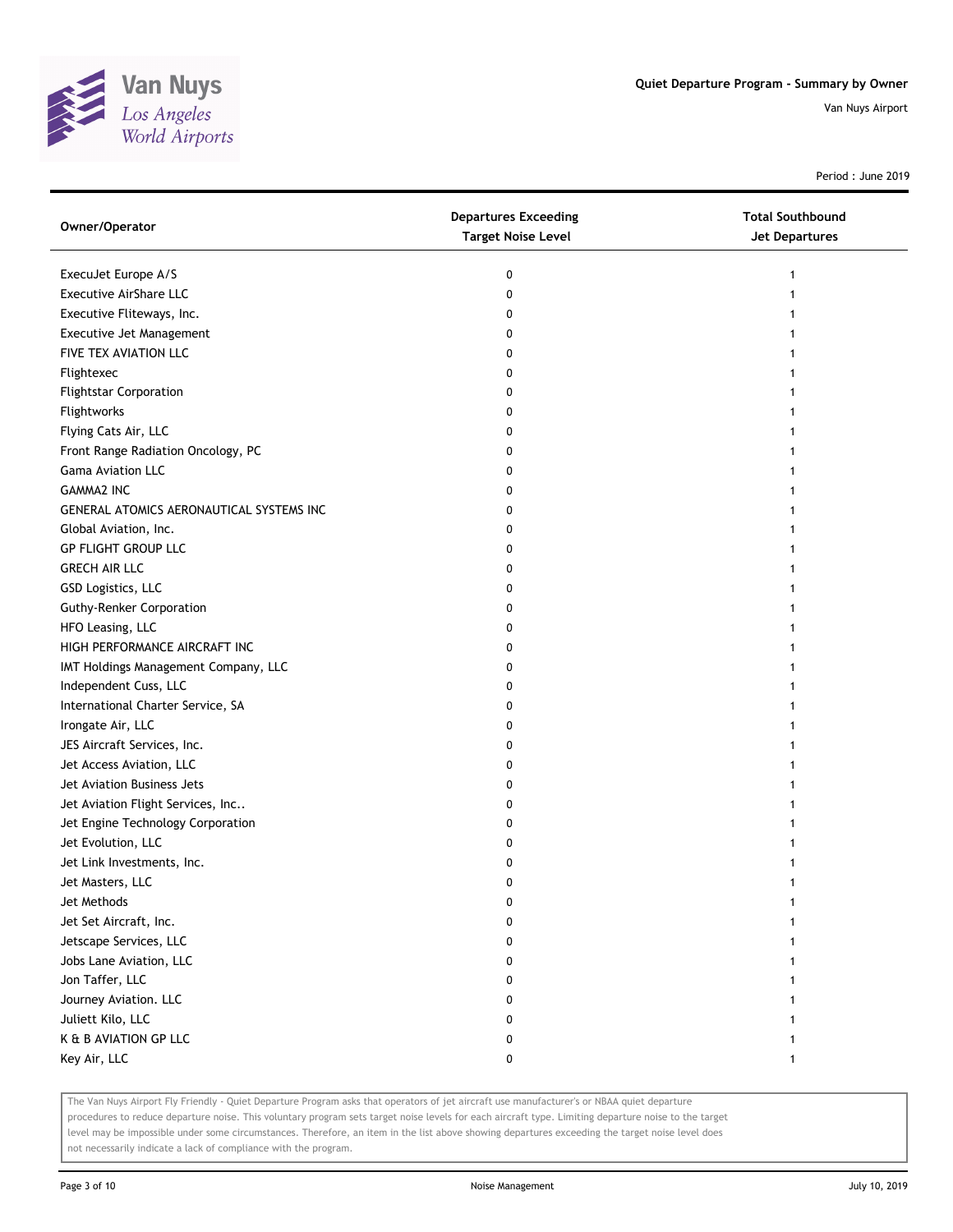

Period : June 2019

| Owner/Operator                              | <b>Departures Exceeding</b><br><b>Target Noise Level</b> | <b>Total Southbound</b><br><b>Jet Departures</b> |
|---------------------------------------------|----------------------------------------------------------|--------------------------------------------------|
| Kimbal Logistics, LLC                       | 0                                                        | 1                                                |
| Kolob Canyons Air Services                  | 0                                                        |                                                  |
| Langham Developments, LLC                   | 0                                                        |                                                  |
| Lockton Enterprises, Inc.                   | 0                                                        |                                                  |
| Lyon Aviation                               | 0                                                        |                                                  |
| Malibu Consulting, Ltd.                     | 0                                                        |                                                  |
| Maltese Journeys 900, LLC                   | 0                                                        |                                                  |
| MARIN AIRMEN INC                            | 0                                                        |                                                  |
| MED AIR LLC                                 | 0                                                        |                                                  |
| Med Air, LLC                                | 0                                                        |                                                  |
| Med Jets, SA de CV                          | 0                                                        |                                                  |
| Med-Stop, Inc.                              | 0                                                        |                                                  |
| Medway Air Ambulance, Inc.                  | 0                                                        |                                                  |
| Midland Financial Company Flight Department | 0                                                        |                                                  |
| MORE AIRTIME LLC                            | 0                                                        |                                                  |
| MP Aviation, LLC                            | 0                                                        |                                                  |
| MTK Leasing, LLC                            | 0                                                        |                                                  |
| Mueller Industries, Inc.                    | 0                                                        |                                                  |
| MWM AG, LLC                                 | 0                                                        |                                                  |
| N560JA LLC                                  | 0                                                        |                                                  |
| N703DJ, LLC                                 | 0                                                        |                                                  |
| <b>N920 LLC</b>                             | 0                                                        |                                                  |
| NetJets, Inc.                               | 0                                                        |                                                  |
| Northwest Flyers, Inc.                      | 0                                                        |                                                  |
| OB Air LLC                                  | 0                                                        | 1                                                |
| PIAILLC                                     | 0                                                        |                                                  |
| Pacifico Air Partners, LLC                  | 0                                                        |                                                  |
| Padal Inc.                                  | 0                                                        |                                                  |
| Paramount Pictures Corporation              | 0                                                        |                                                  |
| Pilot Service Provider, Inc                 | 0                                                        |                                                  |
| Pittco Aviation, Inc.                       | 0                                                        |                                                  |
| POLET Aviakompania Joint-Stock Company      | 0                                                        |                                                  |
| Presidential Aviation, Inc.                 | 0                                                        |                                                  |
| Rabbit Hill Industries, Inc                 | 0                                                        |                                                  |
| RAIR Air, LLC                               | 0                                                        |                                                  |
| Rancho Pacific Holdings, LLC                | 0                                                        |                                                  |
| Raynemen, LLC                               | 0                                                        |                                                  |
| RECTRIX AVIATION INC                        | 0                                                        |                                                  |
| RMR Capital Aviation, LLC                   | 0                                                        |                                                  |
| Royal Air Freight                           | 0                                                        |                                                  |
| SC Aviation, Inc                            | 0                                                        | 1                                                |

The Van Nuys Airport Fly Friendly - Quiet Departure Program asks that operators of jet aircraft use manufacturer's or NBAA quiet departure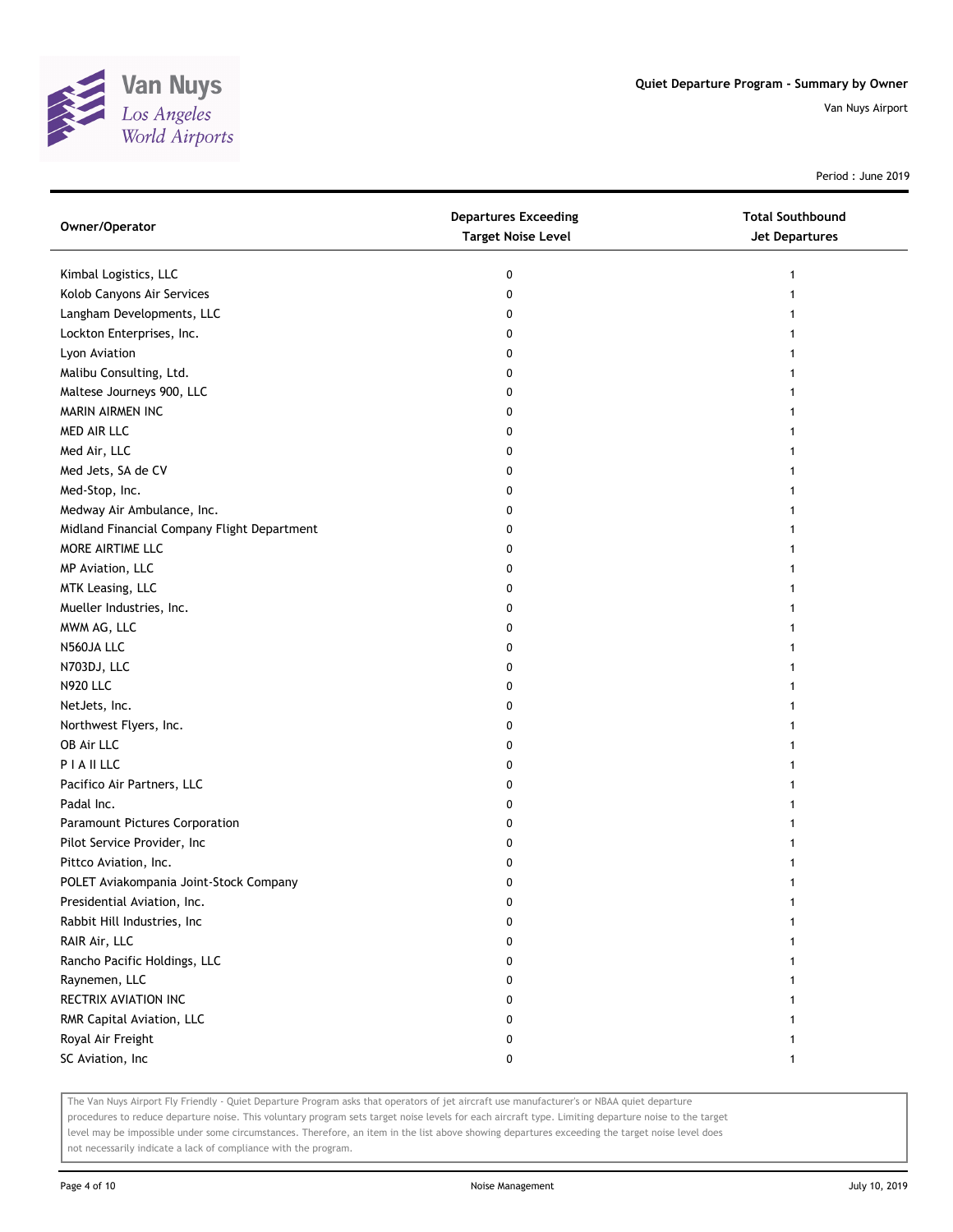

Period : June 2019

| Owner/Operator                        | <b>Departures Exceeding</b><br><b>Target Noise Level</b> | <b>Total Southbound</b><br><b>Jet Departures</b> |
|---------------------------------------|----------------------------------------------------------|--------------------------------------------------|
| Scott, D. Gregory                     | 0                                                        |                                                  |
| SCREAMING EAGLE AIR INC               | 0                                                        |                                                  |
| Sega Sammy Holdings, Inc.             | 0                                                        |                                                  |
| Shamrock Foods Company                | 0                                                        |                                                  |
| SHERWOOD FOREST AVIATION LLC          | 0                                                        |                                                  |
| Sierra Tango Bravo, LLC               | 0                                                        |                                                  |
| Sierra West Airlines                  | 0                                                        |                                                  |
| Sky Quest, LLC                        | 0                                                        |                                                  |
| South Aviation Inc                    | 0                                                        |                                                  |
| SOUTHWEST AIRLINES Co.                | 0                                                        |                                                  |
| Space Exploration Technologies, Corp. | 0                                                        |                                                  |
| Speedbird Aviation, LLC               | 0                                                        |                                                  |
| <b>Starbase Aviation</b>              | 0                                                        |                                                  |
| STARFLITE MANAGEMENT GROUP INC        | 0                                                        |                                                  |
| Svenskt Industriflyg AB               | 0                                                        |                                                  |
| Swift Aviation Management, Inc.       | 0                                                        |                                                  |
| Tango Air, Inc.                       | 0                                                        |                                                  |
| Taughannock Aviation Corporation      | 0                                                        |                                                  |
| TECHNICAL SYSTEMS MANAGEMENT CORP     | 0                                                        |                                                  |
| Terra Dulce, LLC                      | 0                                                        |                                                  |
| Teton Aviation, LLC                   | 0                                                        |                                                  |
| <b>TEXTRON FINANCIAL CORP</b>         | 0                                                        |                                                  |
| TNT AIRWAYS S.A.                      | 0                                                        |                                                  |
| <b>TRANSAFRIK International Ltd</b>   | 0                                                        |                                                  |
| TRANSNET AVIATION GROUP LLC           | 0                                                        |                                                  |
| Tribridge Global Services Limited     | 0                                                        | 1                                                |
| Trigger Air, LLC                      | 0                                                        |                                                  |
| Tri-Marine International              | 0                                                        |                                                  |
| TriPacific Managers, Inc.             | 0                                                        |                                                  |
| TRIPLE B CORP                         | 0                                                        |                                                  |
| Triumph Aviation, Inc.                | 0                                                        |                                                  |
| TVPX Aircraft Solutions, Inc.         | 0                                                        |                                                  |
| U-Haul of Oregon                      | 0                                                        |                                                  |
| UNITED AIRLINES Inc.                  | 0                                                        |                                                  |
| United Medical Devices, LLC           | 0                                                        |                                                  |
| USA Jet Airlines, Inc.                | 0                                                        |                                                  |
| Vale S.A.                             | 0                                                        |                                                  |
| Valor Aviation, LLC                   | 0                                                        |                                                  |
| Vela Flight, LLC                      | 0                                                        |                                                  |
| VistaJet Limited                      | 0                                                        |                                                  |
| Waterpark Holdings Limited            | 0                                                        | $\mathbf{1}$                                     |

The Van Nuys Airport Fly Friendly - Quiet Departure Program asks that operators of jet aircraft use manufacturer's or NBAA quiet departure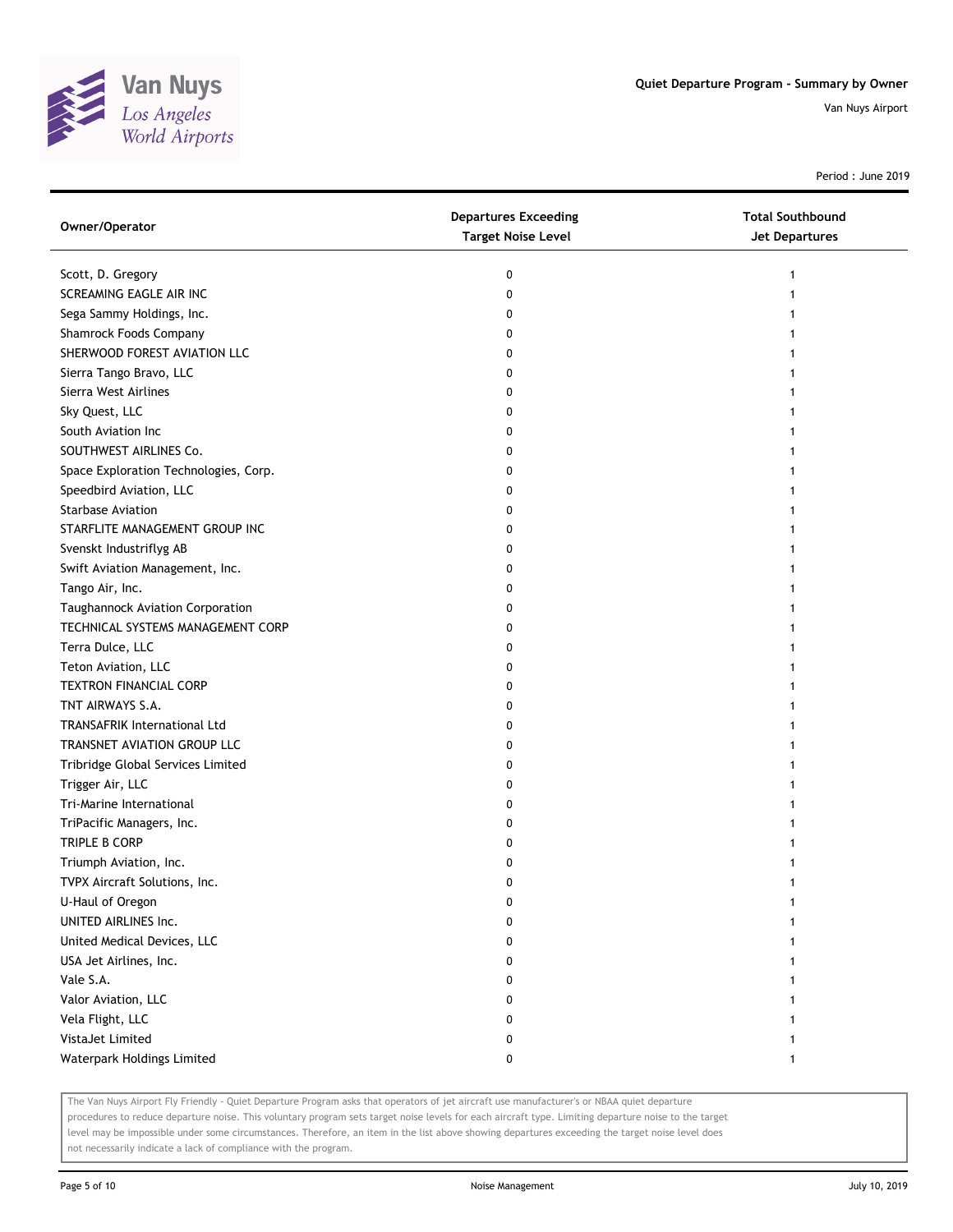

Period : June 2019

| Owner/Operator                          | <b>Departures Exceeding</b><br><b>Target Noise Level</b> | <b>Total Southbound</b><br>Jet Departures |
|-----------------------------------------|----------------------------------------------------------|-------------------------------------------|
| White Cloud Charter Inc                 | 0                                                        | $\mathbf{1}$                              |
| White Pint Two, LLC                     | 0                                                        | 1                                         |
| Wickman Aviation, LLC                   | 0                                                        | 1                                         |
| Worldwide Alliance Air, LLC             | 0                                                        | 1                                         |
| Wyoming Green Corporation               | 0                                                        | 1                                         |
| 477 Aviation, LLC                       | 0                                                        | 2                                         |
| Albinati Aeronautics                    | 0                                                        | 2                                         |
| A-Ron Resources, LLC                    | 0                                                        | 2                                         |
| Aviation Consultants, Inc.              | 0                                                        | $\mathbf{2}$                              |
| Axella 2, LLC                           | 0                                                        | 2                                         |
| B & D Aviation, LLC                     | 0                                                        | 2                                         |
| Bay Area/Diablo Petroleum Company       | 0                                                        | 2                                         |
| <b>Blue Horizon Holdings LLC</b>        | 0                                                        | 2                                         |
| Business Jet Managers, Inc.             | 0                                                        | 2                                         |
| Center Air, LLC                         | 0                                                        | 2                                         |
| Charter Airlines, LLC                   | 0                                                        | 2                                         |
| Chatfield Air Ambulance, Inc.           | 0                                                        | 2                                         |
| Corporate Air, LLC                      | 0                                                        | 2                                         |
| COS AIR LLC                             | 0                                                        | $\overline{2}$                            |
| CTP Aviation, LLC                       | 0                                                        | 2                                         |
| DD251, LLC                              | 0                                                        | 2                                         |
| DELTA AIR LINES Inc.                    | 0                                                        | 2                                         |
| Delux Public Charter, LLC               | 0                                                        | 2                                         |
| Don Davis Aviation Inc                  | 0                                                        | 2                                         |
| Dorato Jets, LLC                        | 0                                                        | 2                                         |
| DT Equipment Leasing, LLC               | 0                                                        | 2                                         |
| Duncan Aviation, Inc.                   | 0                                                        | 2                                         |
| Elite Air, Inc.                         | 0                                                        | 2                                         |
| Execuflight, Inc.                       | 0                                                        | $\overline{2}$                            |
| <b>ExpressJet Airlines</b>              | 0                                                        | 2                                         |
| Falcon 900, LLC                         | 0                                                        | 2                                         |
| Frayer Jets 2, LLC                      | 0                                                        | 2                                         |
| Generation Jets, LLC                    | 0                                                        | 2                                         |
| Global Air Charters, Inc.               | 0                                                        | 2                                         |
| Global Jetcare, Inc.                    | 0                                                        | $\overline{2}$                            |
| <b>GODFREY JOHN F</b>                   | 0                                                        | 2                                         |
| <b>GREENHILL AVIATION CO LLC</b>        | 0                                                        | 2                                         |
| <b>Gulfstream Aerospace Corporation</b> | 0                                                        | 2                                         |
| HERITAGE SF 50 LLC                      | 0                                                        | $\overline{2}$                            |
| IMT HOLDINGS MANAGEMENT CO LLC          | 0                                                        | $\overline{2}$                            |
| Jet Aviation Flight Services, Inc.      | 0                                                        | $\overline{2}$                            |

The Van Nuys Airport Fly Friendly - Quiet Departure Program asks that operators of jet aircraft use manufacturer's or NBAA quiet departure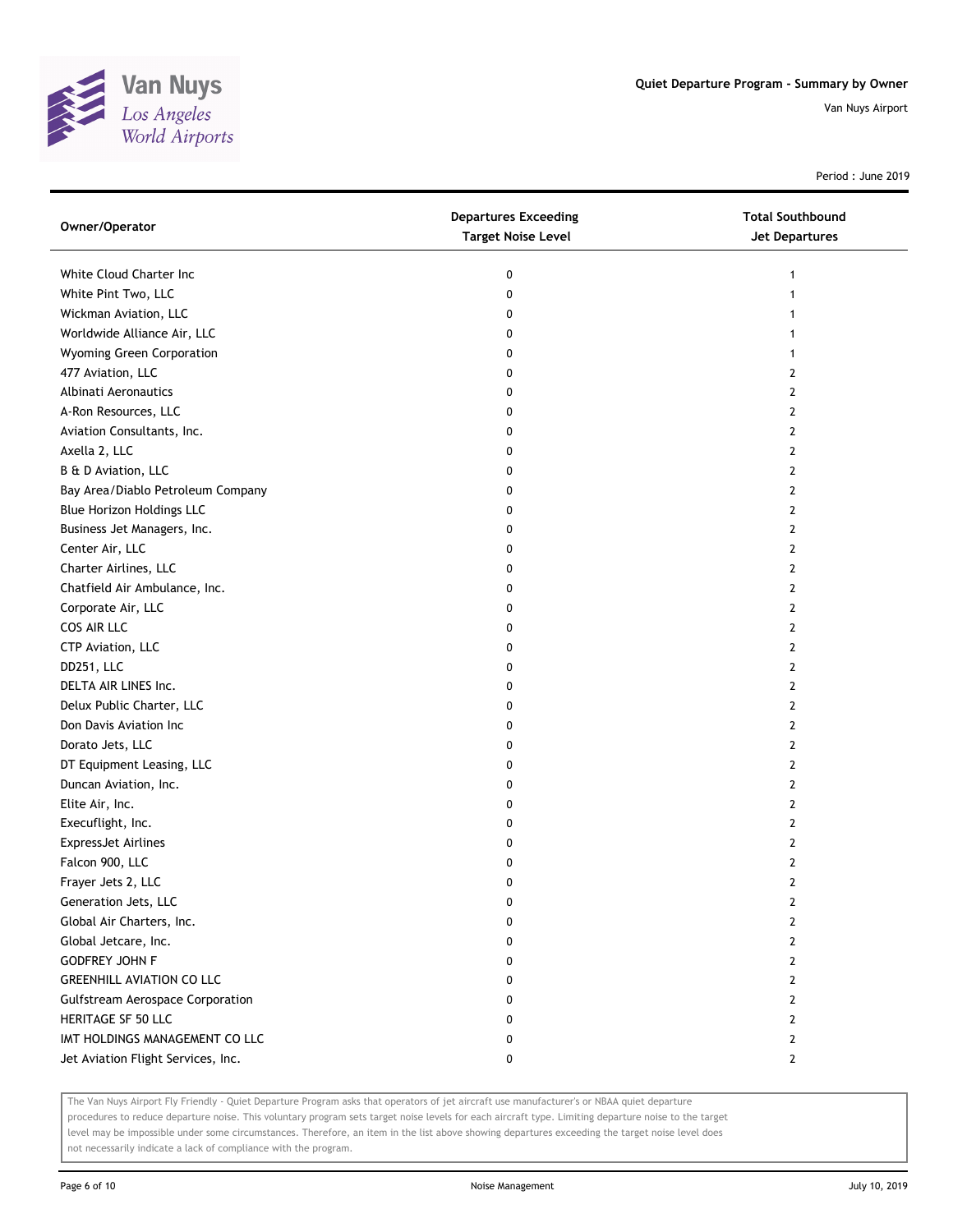

Period : June 2019

| Owner/Operator                           | <b>Departures Exceeding</b><br><b>Target Noise Level</b> | <b>Total Southbound</b><br>Jet Departures |
|------------------------------------------|----------------------------------------------------------|-------------------------------------------|
| JetReady                                 | 0                                                        | 2                                         |
| Kalitta Charters, LLC                    | 0                                                        | 2                                         |
| KELLERSTRASS EQUIPMENT LEASING LLC       | 0                                                        | 2                                         |
| Lewis Energy Group, LP                   | 0                                                        | $\overline{2}$                            |
| LFG Aviation 4 Inc                       | 0                                                        | 2                                         |
| MAC Aircraft Sales, LLC                  | 0                                                        | 2                                         |
| Majestic Jet, Inc.                       | 0                                                        | 2                                         |
| McDougal, Sheryl                         | 0                                                        | 2                                         |
| Meridian Air Charter                     | 0                                                        | $\overline{2}$                            |
| Moller Investment Group, Inc             | 0                                                        | $\overline{2}$                            |
| Moser Aviation, LLC                      | 0                                                        | $\overline{2}$                            |
| Mountain Aviation, Inc                   | 0                                                        | $\overline{2}$                            |
| N36MU, LLC                               | 0                                                        | 2                                         |
| PELICAN LEASING INC                      | 0                                                        | $\mathbf{2}$                              |
| Pinnacle Aviation, Inc.                  | 0                                                        | 2                                         |
| Planet Nine Private Air, LLC             | 0                                                        | 2                                         |
| Professional Airways, LLC                | 0                                                        | 2                                         |
| REPUBLIC AIRLINES                        | 0                                                        | 2                                         |
| RJS Development Corp.                    | 0                                                        | $\overline{2}$                            |
| RPM Aviation Holdings, LLC               | 0                                                        | 2                                         |
| S.K. Aviation, LLC                       | 0                                                        | 2                                         |
| Sands Aviation, LLC                      | 0                                                        | 2                                         |
| SEVASTOPOL-AVIA Ltd                      | 0                                                        | 2                                         |
| Silicon Valley Express, Inc.             | 0                                                        | $\overline{2}$                            |
| Sky One Holdings, LLC DBA Privaira       | 0                                                        | 2                                         |
| Superior Transportation Associates, Inc. | 0                                                        | 2                                         |
| SWIFT AIR LLC                            | 0                                                        | 2                                         |
| Thunder Spring - Wareham, LLC            | 0                                                        | $\overline{2}$                            |
| TJS San Marino S.R.L.                    | 0                                                        | $\overline{2}$                            |
| Ultra-Lux Jets, Inc.                     | 0                                                        | 2                                         |
| West Coast Charters, LLC                 | 0                                                        | 2                                         |
| Wynn Aircraft IV, LLC                    | 0                                                        | $\overline{2}$                            |
| Aero Air LLC                             | 0                                                        | 3                                         |
| Beverly Hills Exotic Collection, LLC     | 0                                                        | 3                                         |
| Biscuit Aviation, LLC                    | 0                                                        | 3                                         |
| Canyon Partners, LLC                     | 0                                                        | 3                                         |
| CH Management Services, LLC              | 0                                                        | 3                                         |
| Cinco Air Charter, LLC                   | 0                                                        | 3                                         |
| Cohen Aviation Leasing, LLC              | 0                                                        | 3                                         |
| COMAIR Inc.                              | 0                                                        | 3                                         |
| Cove Aviation Partners, LLC              | 0                                                        | 3                                         |

The Van Nuys Airport Fly Friendly - Quiet Departure Program asks that operators of jet aircraft use manufacturer's or NBAA quiet departure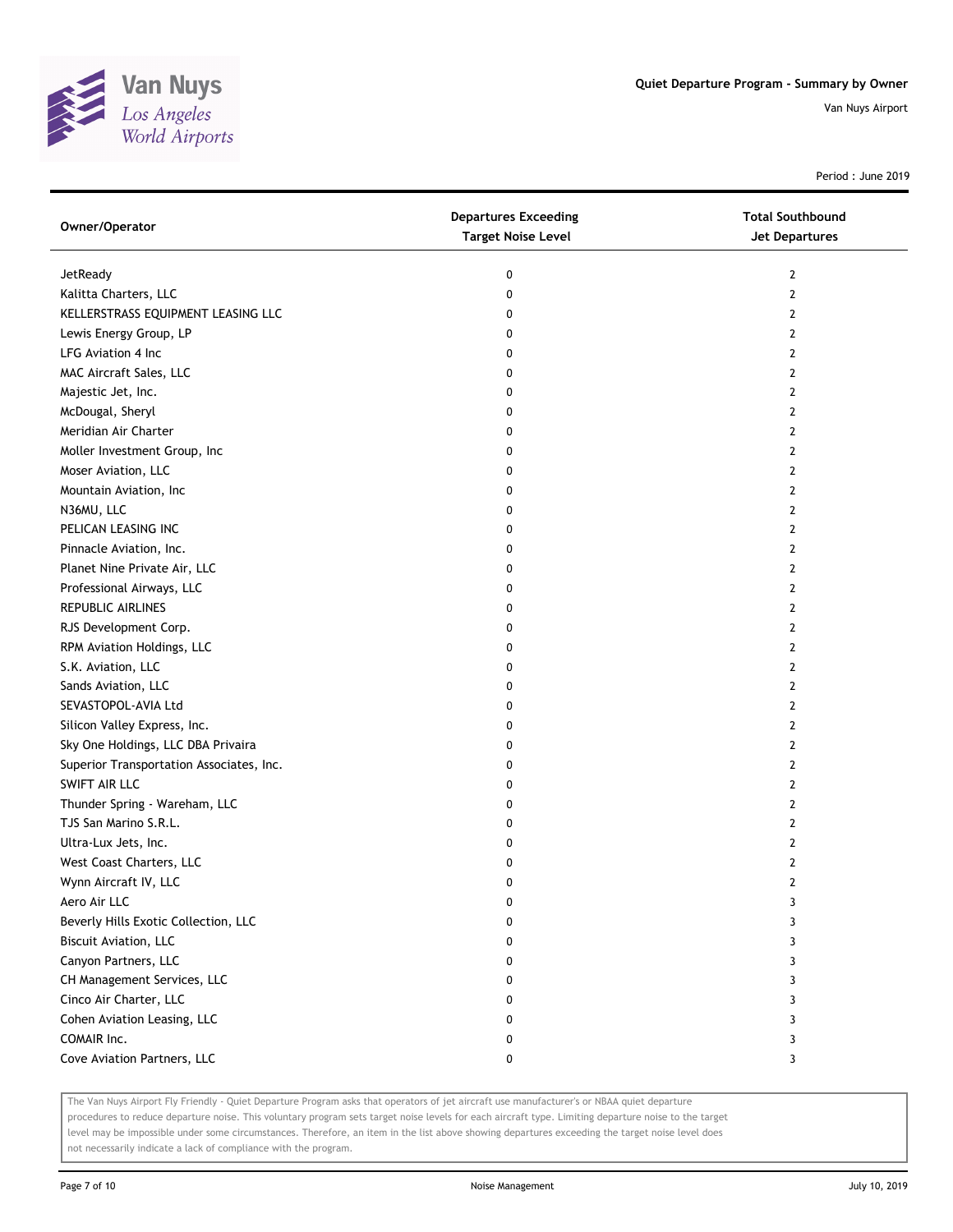

Period : June 2019

| Owner/Operator                           | <b>Departures Exceeding</b><br><b>Target Noise Level</b> | <b>Total Southbound</b><br><b>Jet Departures</b> |
|------------------------------------------|----------------------------------------------------------|--------------------------------------------------|
| EASYJET AIRLINE Co. Ltd                  | 0                                                        | 3                                                |
| <b>Grossman Company Properties</b>       | 0                                                        | 3                                                |
| Hollister Aviation, LLC                  | 0                                                        | 3                                                |
| Icebox Express, LLC                      | 0                                                        | 3                                                |
| Jet Equity Group                         | 0                                                        | 3                                                |
| Jet Ready                                | 0                                                        | 3                                                |
| Landmark Aviation                        | 0                                                        | 3                                                |
| Las Vegas Jet, LLC                       | 0                                                        | 3                                                |
| Pacific Coast Jet, LLC                   | 0                                                        | 3                                                |
| PMC Global, Inc.                         | 0                                                        | 3                                                |
| Superior Air Charter, LLC                | 0                                                        | 3                                                |
| Talon Air Inc                            | 0                                                        | 3                                                |
| <b>TEXTRON AVIATION INC</b>              | 0                                                        | 3                                                |
| Wilshire Associates, Inc.                | 0                                                        | 3                                                |
| XOJET Inc                                | 0                                                        | 3                                                |
| <b>Bannert Air</b>                       | 0                                                        | 4                                                |
| Channel Island Aviation, Inc.            | 0                                                        | 4                                                |
| Exclusive Jets, LLC                      | 0                                                        | 4                                                |
| Jet Linx Aviation, LLC                   | 0                                                        | 4                                                |
| Leonard Green & Partners, LLC            | 0                                                        | 4                                                |
| <b>MB Airways</b>                        | 0                                                        | 4                                                |
| Merle Norman Cosmetics, Inc.             | 0                                                        | 4                                                |
| Mike Post Productions, Inc.              | 0                                                        | 4                                                |
| Napa Jet Center                          | 0                                                        | 4                                                |
| NETJETS AVIATION Inc.                    | 0                                                        | 4                                                |
| NETJETS SALES INC                        | 0                                                        | 4                                                |
| Priester Aviation, LLC                   | 0                                                        | 4                                                |
| The Coffman Companies, Inc               | 0                                                        | 4                                                |
| Caesars Entertainment Operating Co., Inc | 0                                                        | 5                                                |
| Desert Jet, LLC                          | 0                                                        | 5                                                |
| Flexjet LLC                              | 0                                                        | 5                                                |
| Jet Linx Aviation LLC                    | 0                                                        | 5                                                |
| Journey Aviation, LLC                    | 0                                                        | 5                                                |
| Leveled Wings, LLC                       | 0                                                        | 5                                                |
| Oakmont Corporation                      | 0                                                        | 5                                                |
| Paragon Airways                          | 0                                                        | 5                                                |
| Pegasus Elite Aviation, Inc              | 0                                                        | 5                                                |
| SIEBEL JAMES A                           | 0                                                        | 5                                                |
| Westman Development, LLC                 | 0                                                        | 5                                                |
| Windsor Jet Management                   | 0                                                        | 5                                                |
| Allen Lund Company, Inc.                 | 0                                                        | 6                                                |

The Van Nuys Airport Fly Friendly - Quiet Departure Program asks that operators of jet aircraft use manufacturer's or NBAA quiet departure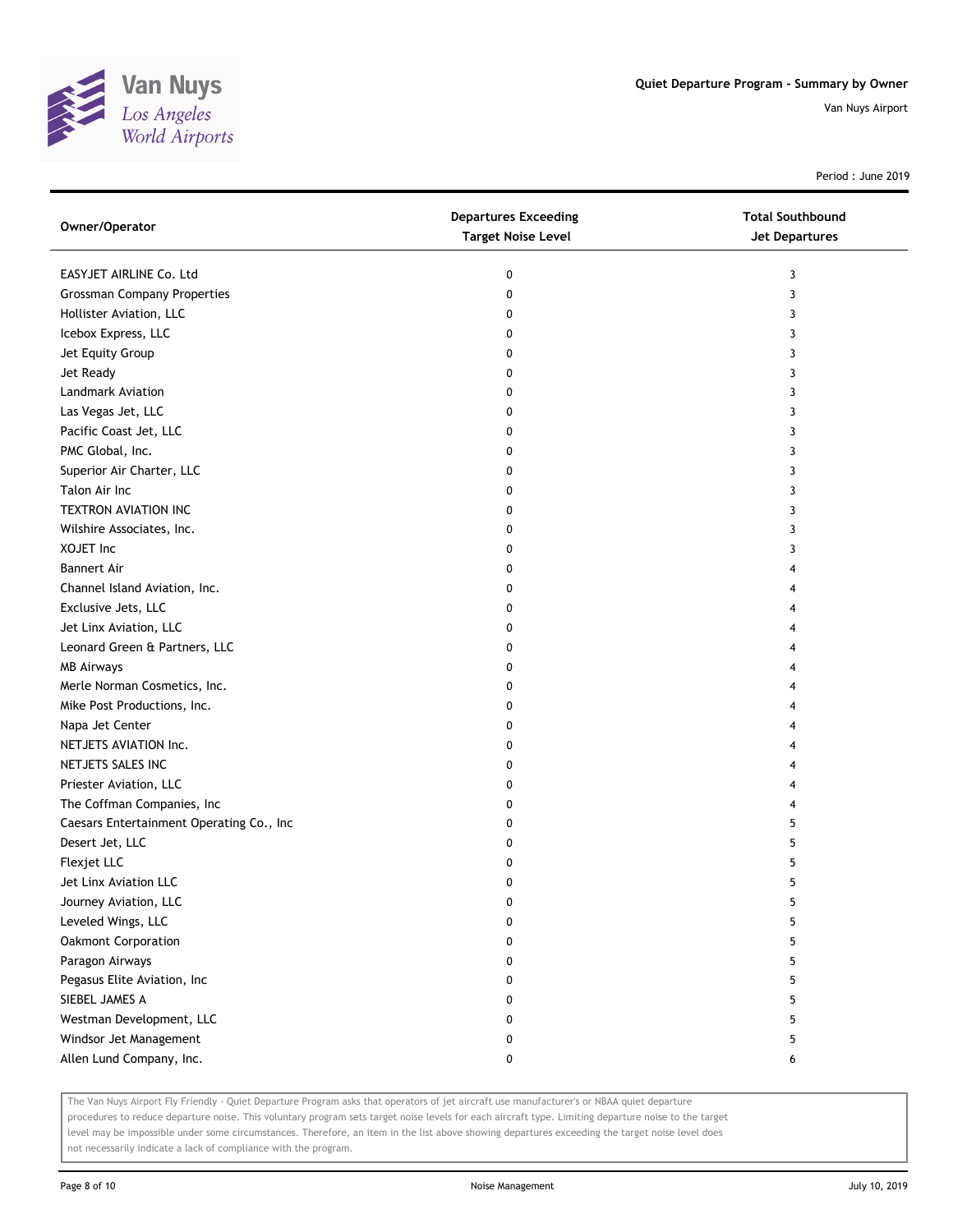

Period : June 2019

| Owner/Operator                              | <b>Departures Exceeding</b><br><b>Target Noise Level</b> | <b>Total Southbound</b><br>Jet Departures |
|---------------------------------------------|----------------------------------------------------------|-------------------------------------------|
| Club Jet                                    | 0                                                        | 6                                         |
| FLEXJET LLC                                 | 0                                                        | 6                                         |
| G1307 LLC                                   | 0                                                        | 6                                         |
| Gama Aviation Signature Aircraft Management | 0                                                        | 6                                         |
| Gama Charters, Inc.                         | 0                                                        | 6                                         |
| Prime Jet, LLC                              | 0                                                        | 6                                         |
| Executive Airlines, SL                      | 0                                                        | 7                                         |
| Fair Wind Air Charter                       | 0                                                        | 7                                         |
| Flexjets                                    | 0                                                        | 7                                         |
| Justice Air, Inc.                           | 0                                                        | 7                                         |
| <b>Gama Aviation</b>                        | 0                                                        | 8                                         |
| Regency Air, LLC                            | 0                                                        | 8                                         |
| Trans-Pacific Air Charter, LLC              | 0                                                        | 8                                         |
| Paragon Transport Management, LLC           | 0                                                        | 9                                         |
| Tutor-Saliba Corporation                    | 0                                                        | 9                                         |
| L & G Aviation, LLC                         | 0                                                        | 10                                        |
| <b>Flight Options</b>                       | 0                                                        | 11                                        |
| Dumont Jets                                 | 0                                                        | 12                                        |
| <b>Solairus Aviation</b>                    | 0                                                        | 12                                        |
| Worldwide Jet Charter, LLC                  | 0                                                        | 12                                        |
| Jet Aviation Business Jets, Inc.            | 0                                                        | 13                                        |
| Delta Private Jets                          | 0                                                        | 15                                        |
| Millbrook Air                               | 0                                                        | 15                                        |
| Mountain Aviation, Inc.                     | 0                                                        | 15                                        |
| XCEL Jet Management, Inc.                   | 0                                                        | 15                                        |
| Latitude 33 Aviation, LLC                   | 0                                                        | 16                                        |
| <b>STA Jets</b>                             | 0                                                        | 20                                        |
| FltPlan.com                                 | 0                                                        | 23                                        |
| Wonderful Citrus Aviation                   | 0                                                        | 24                                        |
| Executive Jet Management, Inc.              | 0                                                        | 26                                        |
| Worldwide Jet Charter, Inc.                 | 0                                                        | 29                                        |
| <b>JetSuite</b>                             | 0                                                        | 31                                        |
| Pegasus Elite Aviation                      | 0                                                        | 32                                        |
| Sun Air Jets, LLC                           | 0                                                        | 35                                        |
| Dreamline Aviation, LLC                     | 0                                                        | 38                                        |
| Clay Lacy Aviation                          | 0                                                        | 42                                        |
| Chrysler Aviation, Inc.                     | 0                                                        | 46                                        |
| XOJET, Inc.                                 | 0                                                        | 55                                        |
| Flexjet                                     | 0                                                        | 77                                        |
| Jet Edge International                      | 0                                                        | 83                                        |
| NetJets                                     | 0                                                        | 273                                       |

The Van Nuys Airport Fly Friendly - Quiet Departure Program asks that operators of jet aircraft use manufacturer's or NBAA quiet departure